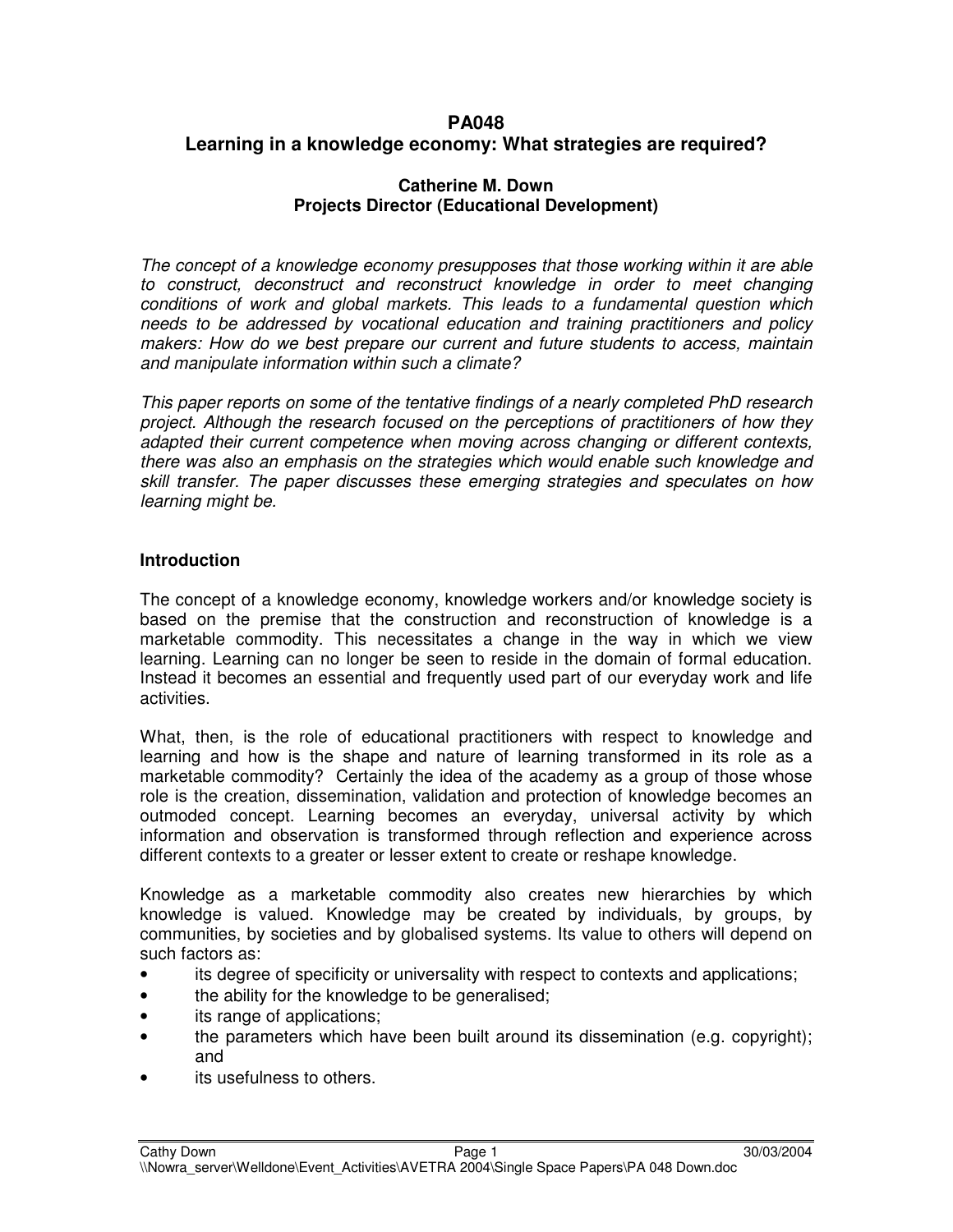All this means that educational practitioners need to rethink their role with respect to learning; both as facilitators of learning and as learners. Barnett (2002) describes the conditions under which we work and learn one of supercomplexity. He argues that, in a world characterised by contestability, challengeability, uncertainty and unpredictability, the frameworks we use for comprehending the world, for acting in it and for relating to each other have become problematic. 'Work has become learning and learning has become work' (p. 7).

# **Learning through work**

Work is not necessarily a site of learning at the individual level. Much work is routine and our absorption in the particular often means that we do not question or reflect on whether the ideological spectacles through which we view our world need adjustment. However, on a societal level, learning is deeply embedded in work. Barnett (2002) argues that there are three dominant factors involved, namely:

- the interconnectedness of economies means that events and actions of those at a distance have effects at a local level
- the rise of the evaluative (or audit) state "spawn(s) more and more complicated internal quality assurance systems which impact on work (at the local level)" (p. 11)
- the information technology revolution, and the forms of communication that the computer makes possible, leads to significant learning within the workplace.

Such embeddedness is structural and manifests itself in the culture, practice and mores of the workplace. Failure to respond to the need for learning to keep pace with change will result in what Barnett calls 'a self-imposed redundancy' (2002, p. 12). Work increasingly provides opportunities for personal change and development, that is, learning opportunities.

In contrast, Lave (1993) argues that, even at the individual level, there is no separation between participation in work and participation in learning through that work. Microgenic development, or moment-by-moment learning, (Rogoff 1990; 1998) occurring through work is shaped by:

- the activities individuals engage in;
- the direct guidance they access; and
- indirect contributions provided by the physical and social environment.

Basically workplace activities act to reinforce, refine and generate new forms of knowledge. This is analogous to what Piaget (1966) referred to as accommodation and assimilation. Consequently, learning through work can be understood in terms of the affordances that support or inhibit individuals' engagement in learning through work. Such factors include:

- opportunities to participate in work activities
- the contested nature of the workplace environment with respect to participation
- the struggle of contingent workers (part-time and contract) to maintain their skill currency relative to full-time workers
- the practice of rewarding competence with invitations to further participate widens existing skill imbalances.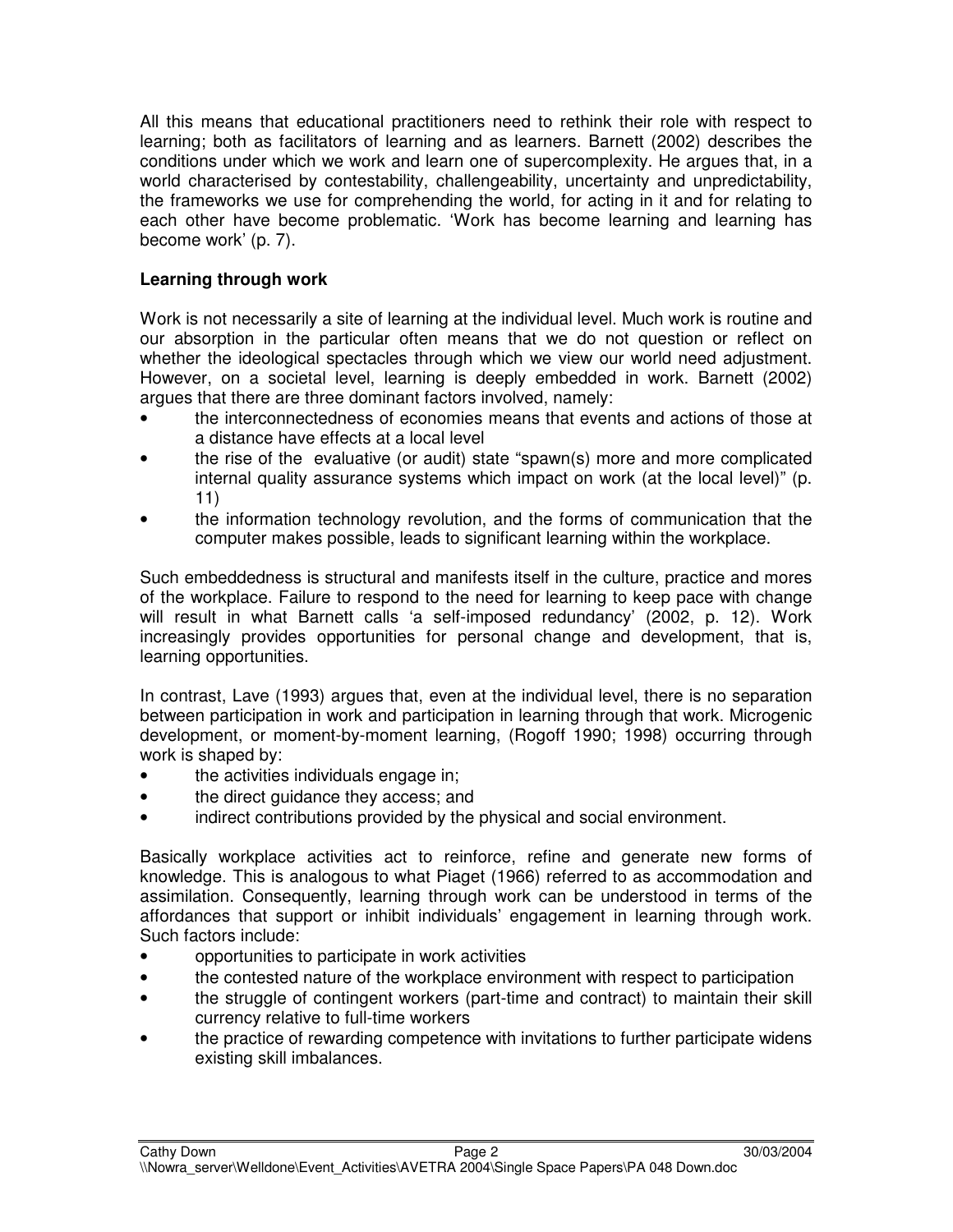For example, Wertsch(1998) argues that the agency of the individual will determine whether the learning is mastery (as in the cheerful enquiries by staff at McDonalds as to whether you would like some fries with your ice-cream sundae) or appropriation (when the rare staff member from the same chain consistently demonstrates through his/her sales patter that for effective on-selling there must be an obvious link between the product the customer has already purchased and the product being suggested). One of the consistent mistakes within the Australian vocational education and training (VET) system has been to see competency-based approaches as mastery rather than as a transformative educational process based on defined outcomes.

The research of Billet et al. (1998) Indicates the potential of individual agency to offset some of the limitations of an environment whose affordances were weak and to determine what constitutes an individual to participate.

More pertinently, it showed that the readiness and the capability of the individual to participate and to engage in workplace learning is critical.

> Realising the potential of learning at these work sites and in particular, the mentoring process is likely to be jeopardised without careful scene setting and thorough preparation. In some ways these findings are commonsensical. That is, the kinds of opportunities provided for learners will be important for the quality of the learning that transpires. Equally, how individuals engage in work practice will determine how and what they learn. Nevertheless, these factors may be overlooked if the links between engaging in thinking and acting at work and learning through these actions is not fully understood. Also, establishing a training system, without understanding the bases of participation, is likely to lead to disappointment for both workers and enterprises.

(Billet (in press), p. 5)

Billet identifies three important conceptual implications which arise from this understanding.

- 1. Rather than being a mere element of social practice (e.g. Hutchins 1991), individual agency within social practices is both interdependent and independent (Engström & Middleton 1996). Individuals' socially derived personal histories (ontologies), together with their values and ways of knowing, mediate their participation and learning within social settings.
- 2. Individuals' participation at work is neither passive nor unquestioned. Billett's research showed that even when the workplace is highly invitational, individuals may elect not to participate in learning. This suggests that a range of invitational qualities are required to enable all participants to participate in ways that allow them to contest and/or transform existing values and practices and to find meaning in participation.
- 3. Workplaces can facilitate the hard-to-learn knowledge of vocational practice. It is therefore important that individuals' have the capacities necessary to take advantages of the affordances offered by workplaces in order to achieve rich learning outcomes.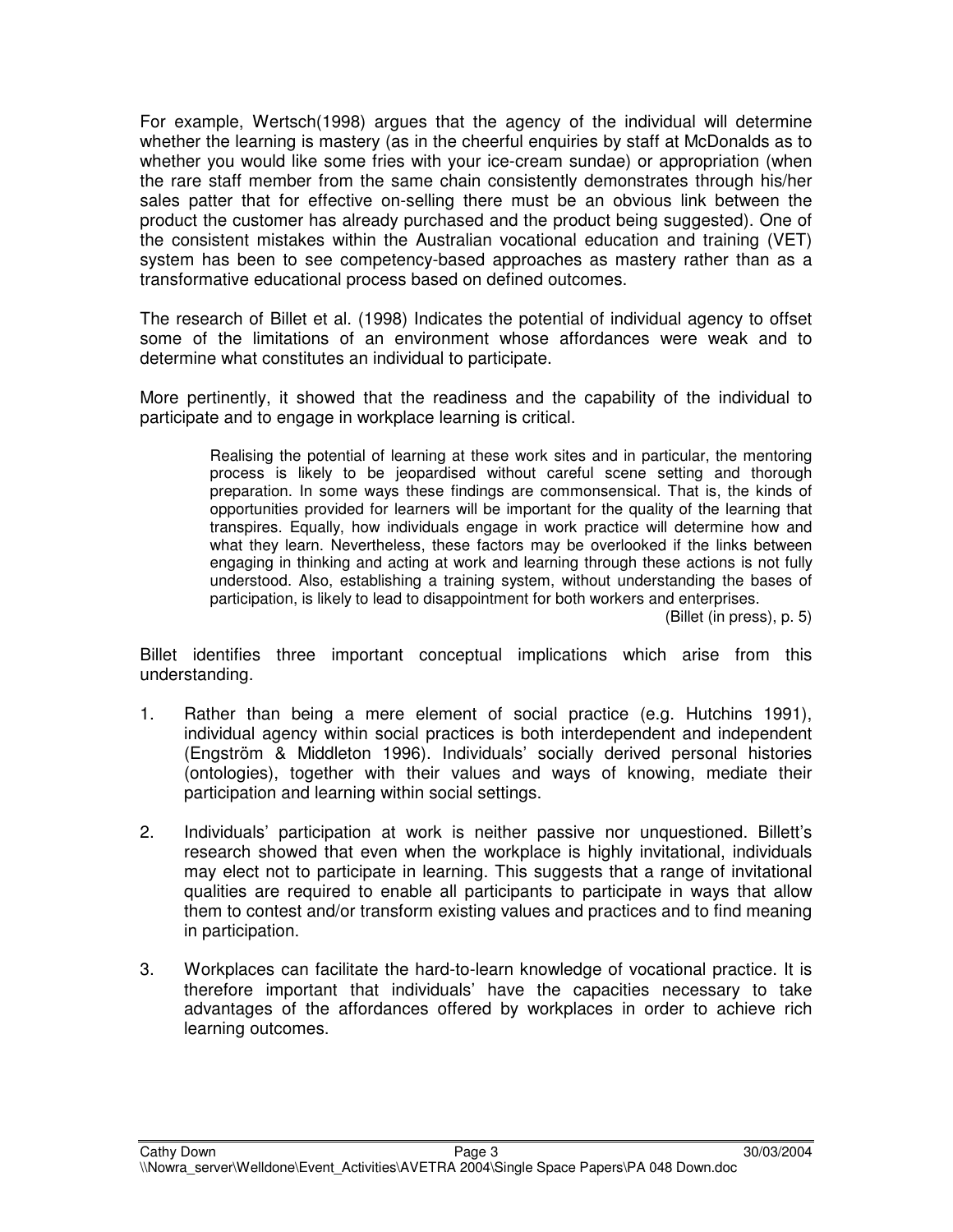## **Motivation for learning**

However, if learning is structurally embedded in work, work is similarly embedded in learning. Learning presents both personal and intellectual challenges; it takes us out of our zone of comfort and challenges our identity both as a worker and a learner.

It therefore follows that there must be a strong motivation for learning. The most basic and most effective motivator is the need to do something which is currently outside your capability. Workplace change, both organisational and functional, produces the necessary conditions for learning.

The information technology revolution has demonstrated the quality, and ease, of learning which occurs at the point of need and at the time of need. Most workers have developed their computer skills through a combination of formal learning activities and assistance provided by co-workers in times of need. It is this second strategy which is commonly the most effective as it is immediately followed by the application of what has been demonstrated – often on a repetitive basis.

It can thus be argued that the greater the separation between learning and its application, the more likely that the learning will be superficial and transient. Nor, in the supercomplexity of today's workplaces can we make learning safe or lower the inherent risks in the learning process. The uncertainty inherent in the process of learning can only be overcome through critical engagement.

We combat multiple and conflicting frameworks not by resisting them of giving in to them in any facile way. Instead, we live dangerously with them by bringing to bear yet further possibilities of thought and action, which we in turn subject to critical scrutiny.

(Barnett 2002, p.19).

### **The nature of learning**

Each profession and vocational area has its own mix of factual knowledge, theoretical principles, competencies, understanding of actions, process knowledge, tacit knowledge and communicative competence (Barnett 2002, p.8). Those wishing to participate within a particular profession or vocational area need to engage within the particular community of practice of that area. As Lave and Wenger (1991) argue, participation will initially be peripheral as membership of a community of practice is dependent on learning and perpetuating the explicit and implicit behaviours, understanding and values of that community.

Learning which occurs outside of the context of professional or vocational practice is at best preparatory learning and is peripheral to practice. Such learning provides learners with an image of professional practice and, in many cases, provides the learners with the competence to engage with the practices, culture and mores of the workplace. However, such learning must be enhanced by engagement with the reality if it is not to remain a distorted view of everyday practice within that vocational area. It is the engagement in practice and reflection on the experience of that engagement which adds dimension to